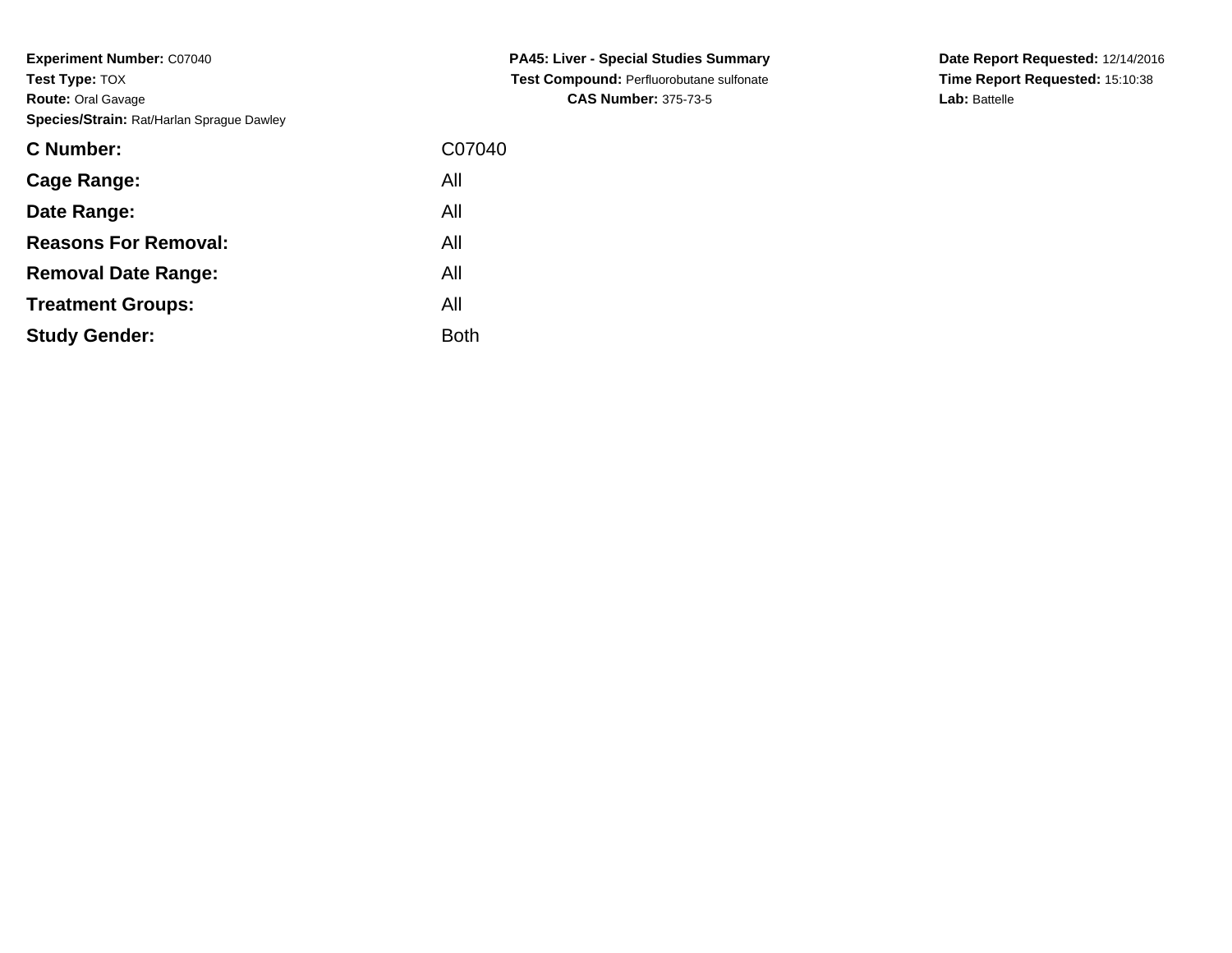| <b>Experiment Number: C07040</b><br>Test Type: TOX<br><b>Route: Oral Gavage</b> |                                           |                           | <b>PA45: Liver - Special Studies Summary</b><br>Test Compound: Perfluorobutane sulfonate<br><b>CAS Number: 375-73-5</b> |                       | Date Report Requested: 12/14/2016<br>Time Report Requested: 15:10:38<br>Lab: Battelle |                           |  |  |
|---------------------------------------------------------------------------------|-------------------------------------------|---------------------------|-------------------------------------------------------------------------------------------------------------------------|-----------------------|---------------------------------------------------------------------------------------|---------------------------|--|--|
|                                                                                 | Species/Strain: Rat/Harlan Sprague Dawley |                           |                                                                                                                         |                       |                                                                                       |                           |  |  |
|                                                                                 |                                           |                           | Male                                                                                                                    |                       |                                                                                       |                           |  |  |
| <b>Terminal</b><br><b>Sacrifice</b>                                             |                                           |                           | <b>Treatment Groups (mg/kg/day)</b>                                                                                     |                       |                                                                                       |                           |  |  |
|                                                                                 |                                           | $\bf{0}$                  | 62.6                                                                                                                    | 125                   | 250                                                                                   | 500                       |  |  |
| SD 28 - 28                                                                      | Acetyl Co-A (nmol/min/mg)                 | $2.048 \pm 0.063$ (10) ** | $2.042 \pm 0.073$ (10)                                                                                                  | $2.110 \pm 0.067(10)$ | $4.051 \pm 0.114$ (10) **                                                             | $8.896 \pm 0.575$ (10) ** |  |  |